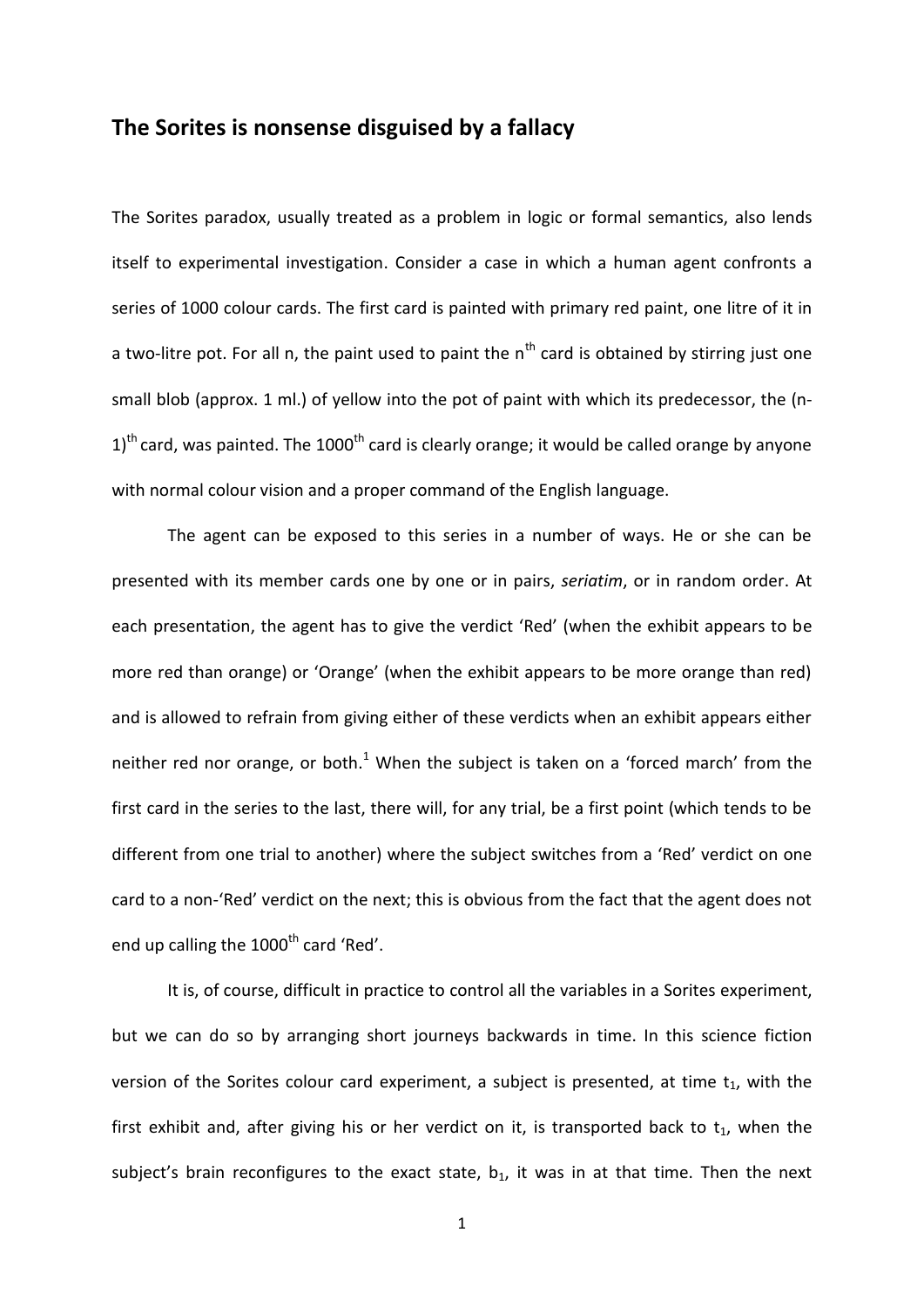exhibit is presented to the subject who gives a verdict and is transported back to  $t_1$  and reset to  $b_1$ , and so it goes on until the subject has given his or her verdict on all exhibits. In this version of the paradox, there is literally no time for any change in environment; time stands still, the rest of the world is held constant; only the exhibits change.

In a normal Sorites experiment, a subject may become tired, may have memories of earlier phases of the experiment; hysteresis and other psychological changes may occur (Raffman 2005), his or her purposes and interests or those of the experimenter may fluctuate, external conditions such as lighting and distractions may vary etc.. In the sci-fi 'time travel' version of the experiment, all of these factors are eliminated. Yet, as Tim Williamson rightly observes '[v]agueness remains even when the context is fixed' (Williamson 1994: 215)<sup>2</sup>, for Sorites-susceptibility is preserved  $-$  even in the colour card time-travel version, we seem driven to a false conclusion, namely, that if the subject judges the first card in the series to be red, then, if he or she were, *at the same time*, to judge the  $1000<sup>th</sup>$  (orange) card, the verdict on that would be 'Red' too. Or, to change examples, if I now judge a tadpole to be a tadpole, I would now judge a frog to be a tadpole!

In the sci-fi experiment, at that point in the series where a subject judges one card red and an adjacent card something other than red, the *only* factor that can precipitate this switch is the difference between the two exhibits. $3$  Yet we know that the difference in colour between neighbouring cards is too small to be perceptible to the unaided eye. The correct conclusion now seems obvious: the subject is affected by a difference that he/she does not consciously perceive. Access denied (Block 2007; 2008). The celebrity example is blindsight (Horsten 2010: 213) but it is a commonplace that processes of which subjects are not conscious frequently play a causal role in their perception and decision-making.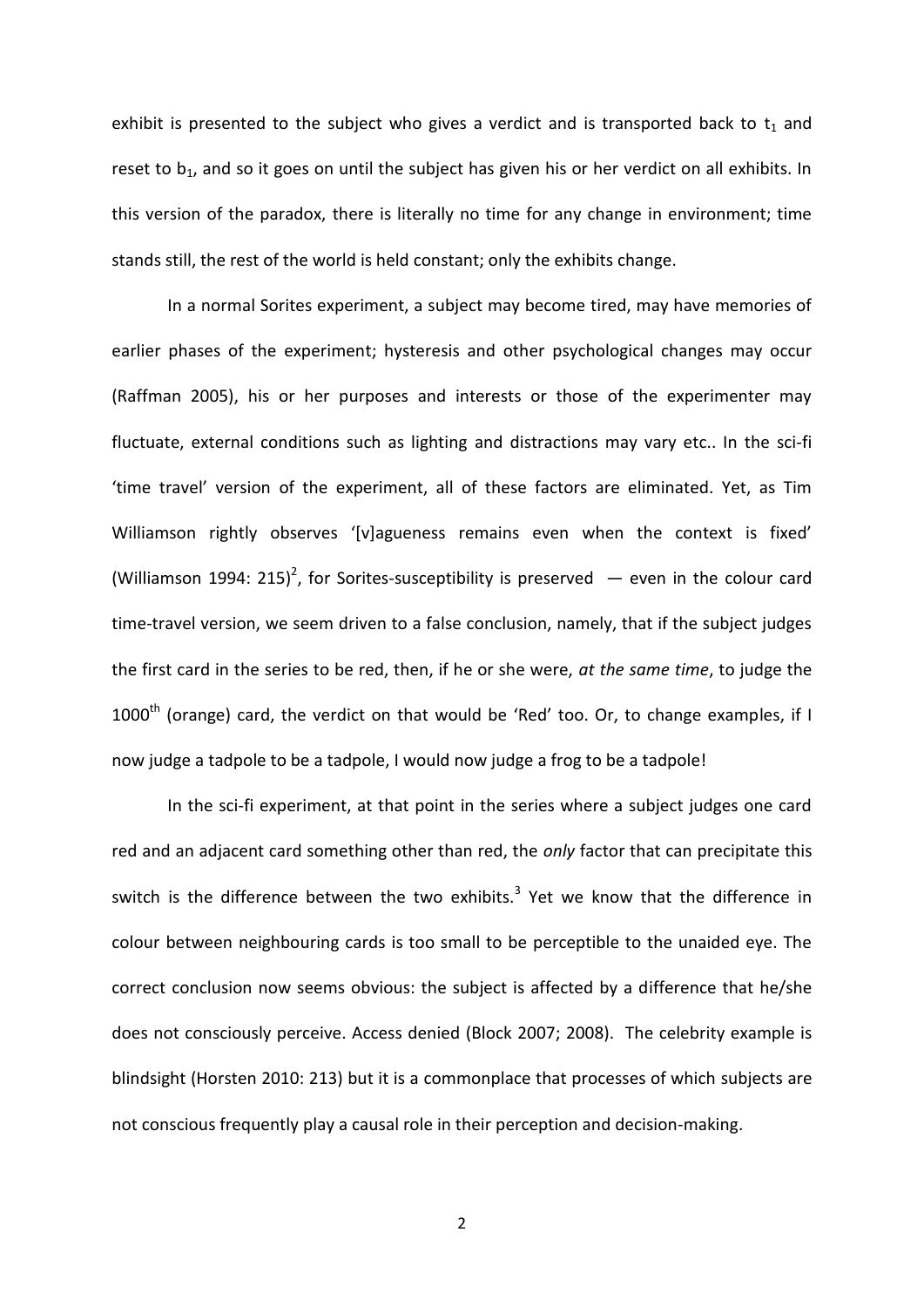A neuron (like a condenser in an electrical circuit) gradually builds up charge until, with perhaps the tiniest of additions (the straw  $-$  or molecule  $-$  that breaks the camel's back) it discharges. Very crudely, the sudden discharge of a relevant array of neurons precipitates that switch of verdict (from 'Yes, it's red' on one member of the series to a different verdict on an adjacent exhibit), a switch that must occur somewhere between the first and the thousandth colour patch. It is interesting, but completely nonparadoxical, that neural processes, unavailable to consciousness, are responsible for an individual's switching judgment between one member of the series and a neighbouring member.<sup>4</sup>

Graham Priest writes 'The meanings of vague predicates are not determined by some omniscient being in some logically perfect way. Vague predicates are part of *our* language. As a result, their meanings must answer in the last instance to the use that *we* make of them. It is therefore difficult to see how there could be a semantic cut-off point that is *in principle* cognitively inaccessible to us' (2003: 12). We have already observed that, for an individual subject, in a given trial run of a Sorites experiment, there will, nonparadoxically, be a first cut-off point when a judgment-switch occurs. But subjects differ in where they cut off, and an individual subject will cut off at different points across different trials. When Priest speaks of a *semantic* cut-off point he is talking not of the behaviour of agents but of, for example, a point along the colour continuum where red ends and non-red begins. He is thus talking about the Sorites in its standard (agent-independent form), and it is to this that we now turn attention.

Epistemicists (whom Priest is here attacking) hold that there must be a cut-off, or borderline, because, in the standard Sorites, we make a transition from 'X<sub>1</sub> is F' to 'X<sub>last</sub> is not F' so there must, so they think, be a transition point somewhere between the first and the last member of the series. Now, while it is perfectly true that, for any given run of a Sorites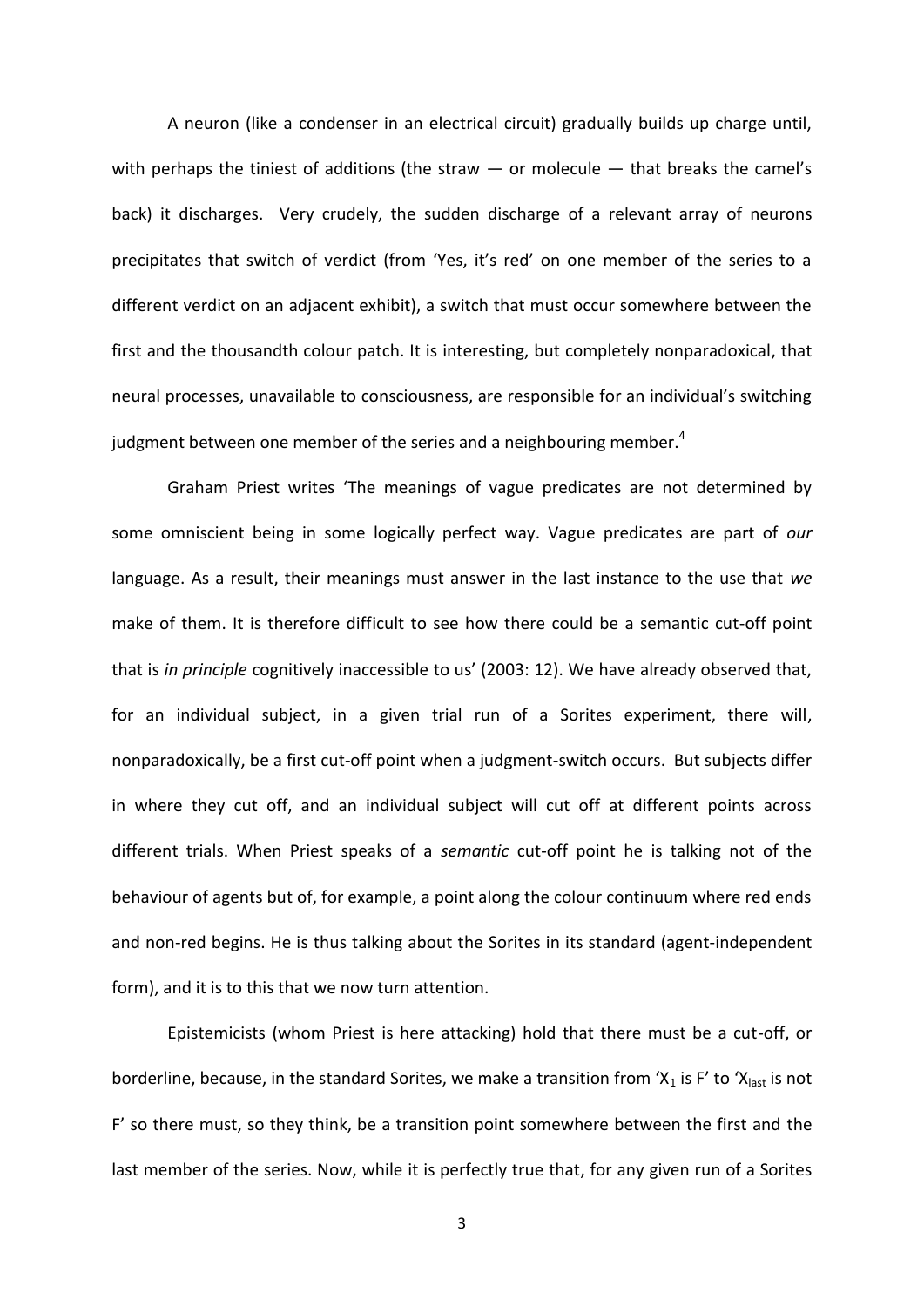experiment, there will be a point at which the subject switches from an 'F'- to a non-'F' verdict, it is a fallacy to infer that because, for each Sorites experiment, there is such a borderline between 'F'-judgments and non-'F'-judgments, there must be a borderline between F and non-F *simpliciter*. A particular metal, such as copper, lead or mild steel has a tensile strength, but it is obviously incorrect to infer that there is such a thing as the tensile strength of metal. Unrelenting noise at 80 decibels is annoying and, if exposed to it, at some point even the most patient of us will snap (some much earlier than others). But to ask 'What is the snapping point, *simpliciter*, for unrelenting noise at 80 decibels?' would be nonsense. And similarly, it is nonsense  $-$  a category mistake  $-$  to ask where the red/nonred borderline is, not for a particular agent but objectively. The same can, of course, be said about the heap/non-heap borderline, the infant/non-infant borderline, the wealthy/nonwealthy borderline etc.: no such objective borderlines exist.

This conclusion should occasion little surprise. Many discussions of the Sorites start from noting that vague predicates are 'tolerant', and this implies no sharp borderlines. Consider also true blue. A subject, presented with various shades of blue, is asked to say which one seems true blue — pure blue untainted by any other colour. Subjects who, on independent tests, are established as having equally excellent colour vision, tend to differ about which shade is true blue. This might be thought to be faultless disagreement, except that the appearance of disagreement is illusory. It's simply that a particular shade of colour looks true blue to one competent observer and not true blue to another. True blue is a response-dependent property. There is no objective true blue about which these observers are disagreeing (Triplett 2007). For exactly the same reasons, there is no objective red/nonred borderline. As Haim Gaifman (2010: 7) remarks, '[b]orderline vagueness is not mere absence of semantic determination, but recognition, shared by competent speakers, that a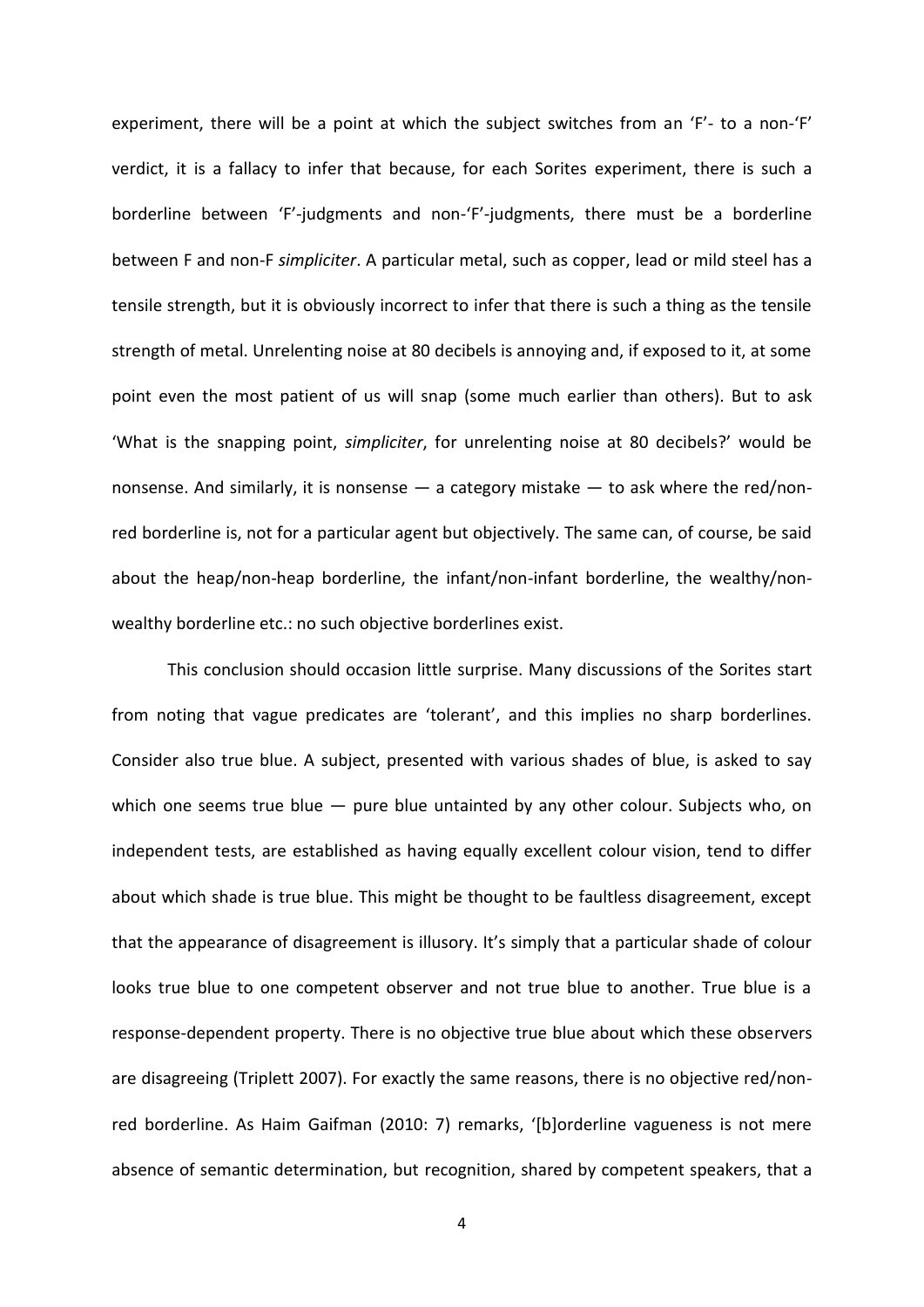certain divergence in usage is *legitimate and to be expected*'. Where, for vague predicate 'F', some competent observers judge it to be true of a particular object, while other equally competent observers judge it to be false of the same object, then there can be nothing to warrant the claim that that object is F (or that it is not). It appears F to some, not F to others; it is neither objectively F nor objectively not-F; this is determined by the meaning by the use — of 'F'.

We have argued that when competent observers differ in their assessment of a shade of colour (assuming good lighting conditions etc.) then there is no observerindependent correct judgment of the colour of the shade that would render one of the two observers correct, the other incorrect. We may wonder what the colour of the object *really*  is in itself, but, as Michael Dummett points out, 'the question is nonsensical. It is nonsense because its appearance to us is an interaction between it and us: it can look a certain way only *to* a viewer. The object itself is not an interaction, but something that interacts with us and with others: it is nonsense to speak of its looking this way or that save to one who looks at it' $<sup>5</sup>$ </sup>

We know a great deal about the visual discriminatory powers of various animals, but do not know how the colour of a ripe tomato looks to a bee, any more than we know what it is like for a bat to be a bat. When we ascribe a particular colour to something, we therefore are saying how that thing looks to us competent human perceivers; to be red is to be perceived as red by us; the objectivity of the ascription is just a matter of our overwhelming intersubjective agreement. Hence, where there is significant *disagreement* among competent observers about whether a shade is red or is non-red, there is no objective fact of the matter in dispute and it is nonsensical to say of any such shade that it is really, objectively red (or that it is really non-red). With judgments of colour, as with all vague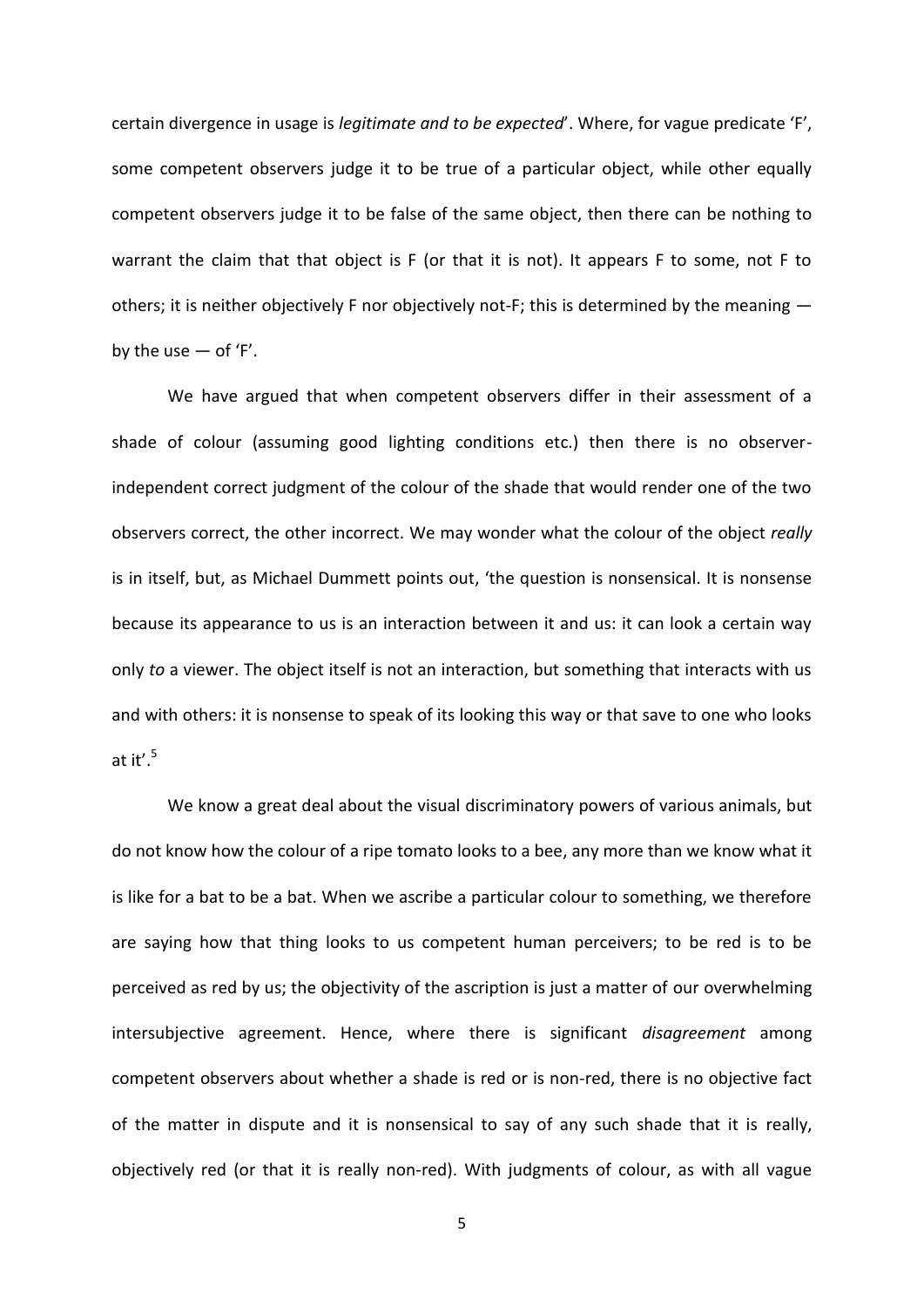predications where there are clear cases of F-ness and also contested cases, there are both quasi-objective judgments (the appearance of objectivity being due to massive agreement of judgment) and other judgments, akin to expressions of personal taste, where a rational subject will acknowledge that there is no question of securing agreement.<sup>6</sup>

The standard (forced march) version of our colour card Sorites is usually formulated as a series of modus ponens arguments, each containing a conditional of the form

If Exhibit<sub>n</sub> is red then Exhibit<sub>n+1</sub> is red.

As we have seen, for some exhibits, there is irresoluble difference of judgment among competent observers about whether they are red or are non-red and so, as we have tried to show, to claim of any such exhibits that they are (objectively) red is not false but nonsensical. Hence there will be some instances of the above conditional with *nonsensical*  antecedent and/or consequent, rendering the conditional as a whole nonsensical. The Sorites is not solved by showing a premise or premises to be false but is dissolved by showing some to be nonsensical. There is not a precise answer to the question of which is the first nonsensical conditional in the series, for how much dissent is needed from an 'F' verdict on an object for it to be unreasonable to call that object (quasi-) objectively F is not an objective matter. The standard Sorites paradox is, then, nothing more than a nonsense resting on a simple fallacy.<sup>7</sup>

## REFERENCES

Åkerman, J. and Greenough, P. 2010. Hold the context fixed — vagueness still remains. In Dietz, R. and Moruzzi, S. (eds), 275-88.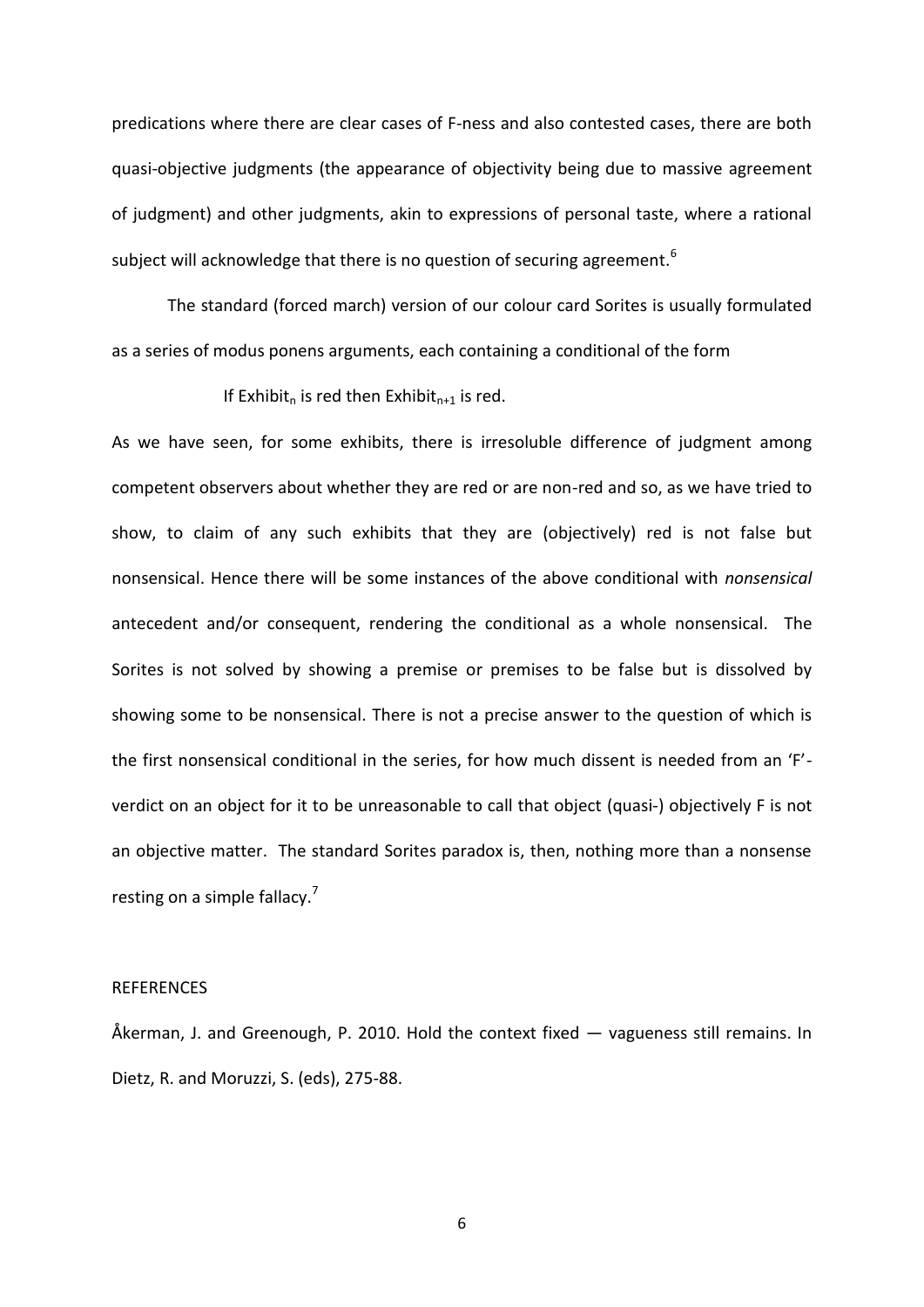Alxatib, S. and Pelletier, F.J. (forthcoming). The psychology of vagueness: borderline cases and contradictions. *Mind and Language*.

Beall, JC. (ed.) 2003. *Liars and Heaps: New Essays on Paradox*. Oxford: Clarendon Press.

Block, N. 2007. Consciousness, accessibility and the mesh between psychology and neuroscience. *Behavioral and Brain Sciences* 30: 481-548.

Block, N. 2008. Consciousness and cognitive access. *Proceedings of the Aristotelian Society* 108: 289-317.

Cohen, J. 2009. *The Red and the Real: An Essay on Color Ontology*. Oxford: Oxford University Press.

Dietz, R. and Moruzzi, S. (eds). 2010. *Cuts and Clouds: Vagueness, its Nature and its Logic*. Oxford: Oxford University Press.

Dummett, M. 2010. Sense-data and senses. In Muntz, V., Puhl, K. And Wang, J. (eds), 97- 102.

Gaifman, H. 2010. Vagueness, tolerance and contextual logic. *Synthese* 174: 5-46.

García-Carpintero, M. and Kölbel, M. (eds) 2008. *Relative Truth*. Oxford: Oxford University Press.

Heck, R. 2003. Semantic accounts of vagueness. In Beall, JC (ed.), 106-27.

Horsten, N. 2010. Perceptual indiscriminability and the concept of a color shade. In Dietz, R. and Moruzzi, S. (eds): 209-27.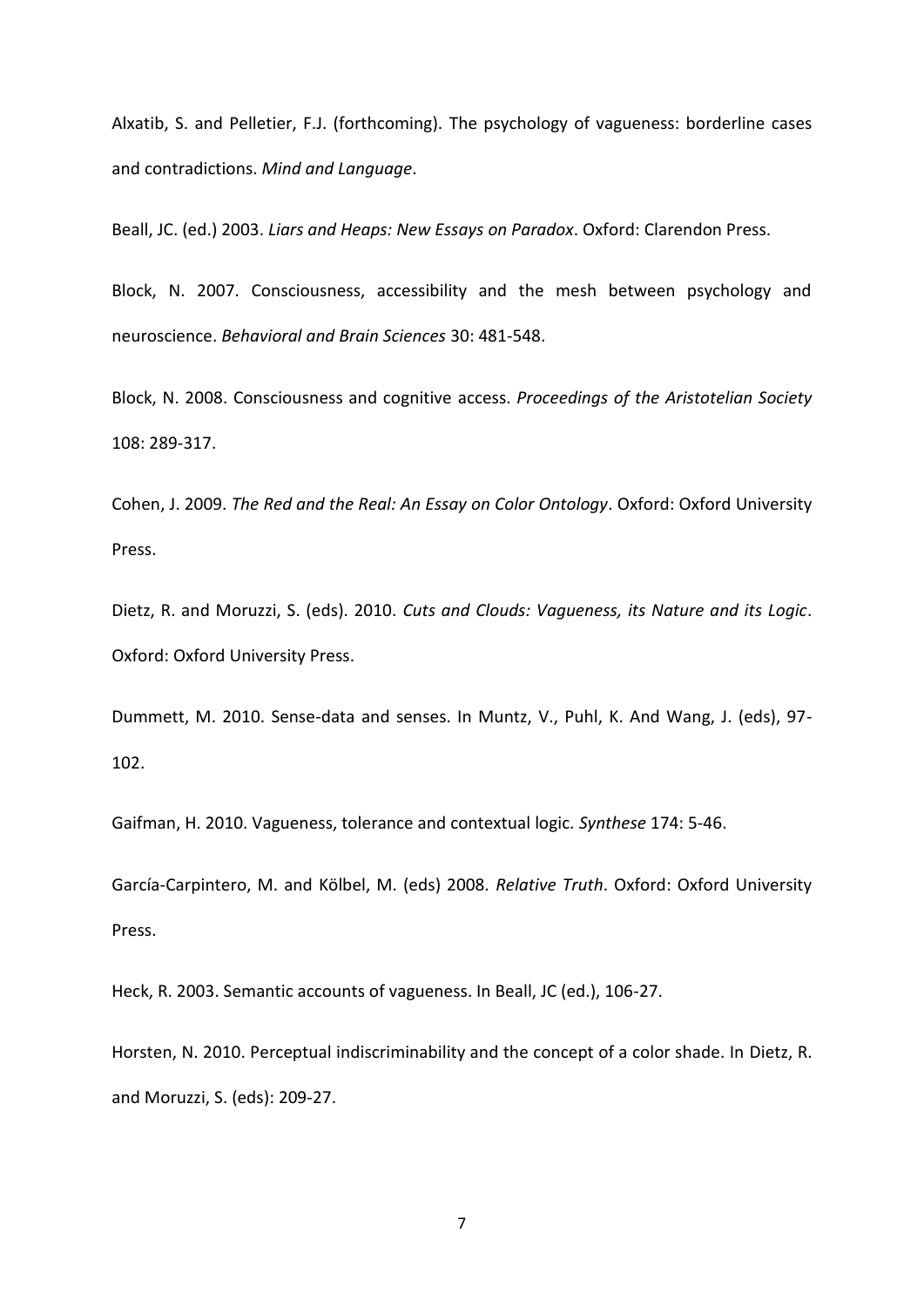Iacona, A. 2008. Faultless or disagreement. In M. García-Carpintero and M. Kölbel (eds): 287-95.

Kaneoke, Y., Urakawa, T., Hirai, M., Kakigi, R., Murakami, I. 2009. Neural basis of stable perception of an ambiguous apparent motion stimulus. *Neuroscience* 159: 150-60.

Munz, V., Puhl, K. and Wang, J. (eds). 2010. *Language and World. Part Two: Signs, Minds and Actions.* Frankfurt: ontos.

Priest. G. 2003. A site for Sorites. In Beall, JC. (ed.), 9-23.

Raffman, D. 2005. How to understand contextualism about vagueness: reply to Stanley. *Analysis* 65: 244-8.

Triplett, T. 2007. Tye's missing shade of blue. *Analysis* 67: 166-70.

Williamson, T. 1994 *Vagueness*. London and New York: Routledge.

## NOTES

1

 $1$  For experimental evidence and critical discussion, see Alxatib and Pelletier (forthcoming).

 $2$  See also Heck (2003: 118-20), Åkerman and Greenough (2010).

 $3$  I say 'precipitate' rather than 'cause' because, as John Bigelow pointed out, the difference between two cards may simply increase the probability of my shifting from a 'Red' to a non- 'Red' verdict in a non-deterministic way.

<sup>4</sup> There is a considerable body of experimental work on cortical activity associated with perceptual switching. See, for example, Kaneoke et al. (2009).